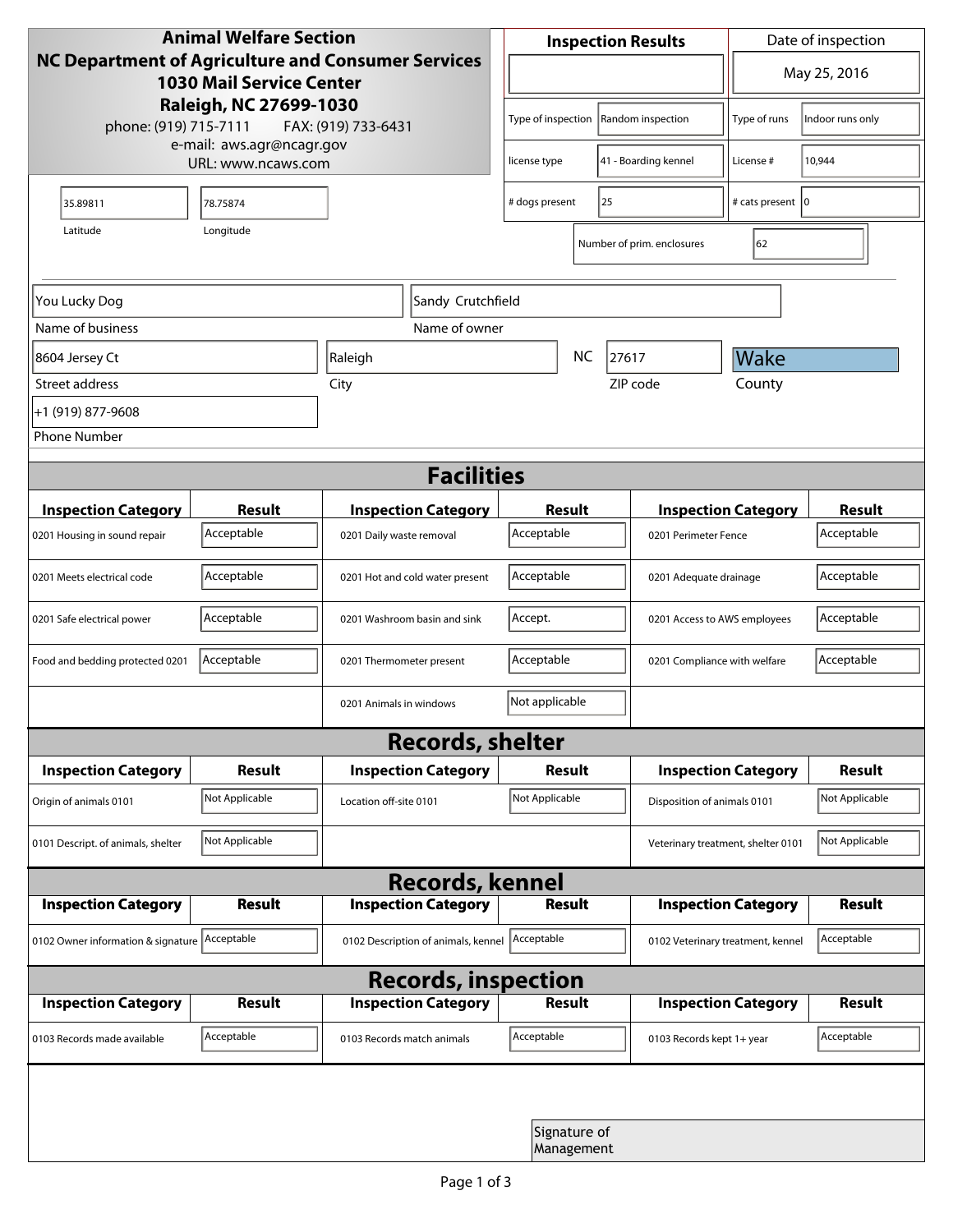| <b>Animal Welfare Section, NCDA&amp;CS</b> |                |                                                             | <b>Inspection Results</b>  |                                     | Date of inspection |                |  |  |
|--------------------------------------------|----------------|-------------------------------------------------------------|----------------------------|-------------------------------------|--------------------|----------------|--|--|
| Inspection Report, continued               |                |                                                             | <b>Approved</b>            |                                     | May 25, 2016       |                |  |  |
|                                            |                |                                                             |                            |                                     |                    | <b>NC</b>      |  |  |
| You Lucky Dog                              |                | Sandy Crutchfield                                           |                            | Raleigh                             |                    |                |  |  |
| <b>Indoor facilities</b>                   |                |                                                             |                            |                                     |                    |                |  |  |
| <b>Inspection Category</b>                 | Result         | <b>Inspection Category</b>                                  | Result                     | <b>Inspection Category</b>          |                    | Result         |  |  |
| 0202 Ambient temperature, indoor           | Acceptable     | 0202 Ventilation, indoor                                    | Acceptable                 | Acceptable<br>0202 Lighting, indoor |                    |                |  |  |
| 0202 Imperv./Sanitary surf., indoor        | Not Acceptable | 0202 Drainage, indoor                                       | Acceptable                 |                                     |                    |                |  |  |
| <b>Outdoor facilities</b>                  |                |                                                             |                            |                                     |                    |                |  |  |
| <b>Inspection Category</b>                 | <b>Result</b>  | <b>Inspection Category</b>                                  | <b>Result</b>              | <b>Inspection Category</b>          |                    | Result         |  |  |
| 0203 Impervious surfaces, outdoor          | Not Applicable | 0203 Housing, 1 per animal                                  | Not Applicable             | 0203 Protection from elements       |                    | Not Applicable |  |  |
| 0203 Owner advised, outdoor                | Not Applicable | 0203 Drainage, outdoor                                      | Not Applicable             |                                     |                    |                |  |  |
| <b>Primary enclosures</b>                  |                |                                                             |                            |                                     |                    |                |  |  |
| <b>Inspection Category</b>                 | Result         | <b>Inspection Category</b>                                  | Result                     | <b>Inspection Category</b>          |                    | Result         |  |  |
| 0204 Drainage prev. cross contam.          | Acceptable     | 0204 Fence height >= 5 feet                                 | Acceptable                 | 0204 1:10 ratio, person: human      |                    | Acceptable     |  |  |
| 0204 Surf. impervious to moisture          | Acceptable     | 0204 Enclosure is escape proof                              | Acceptable                 | 0204 Cats, $>=$ 4 sq. ft. / adult   |                    | Not Applicable |  |  |
| 0204 Prevent contact with wood             | Acceptable     | 0204 Solid resting surface                                  | Acceptable                 | 0204 Cats, $<= 12$ / enclosure      |                    | Not Applicable |  |  |
| 0204 Enclosures in sound repair            | Acceptable     | 0204 Cats, raised resting surface                           | Not Applicable             | 0204 Cats, 1 litter pan / 3 adults  |                    | Not Applicable |  |  |
| 0204 Size of enclosure                     | Acceptable     | 0204 Dogs, supervision if > 4                               | Acceptable                 |                                     |                    |                |  |  |
| <b>Feeding</b>                             |                |                                                             |                            |                                     |                    |                |  |  |
| <b>Inspection Category</b>                 | <b>Result</b>  | <b>Inspection Category</b>                                  | <b>Result</b>              | <b>Inspection Category</b>          |                    | <b>Result</b>  |  |  |
| 0205 Feeding, 1x / day, adult              | Acceptable     | 0205 Feeding, 1 bowl / adult                                | Acceptable                 | 0205 Feeding, commercial food       |                    | Acceptable     |  |  |
| 0205 Feeding, bowl in good repair          | Acceptable     | 0205 Feeding, quality food                                  | Acceptable                 | 0205 Feeding, bowl is protected     |                    | Acceptable     |  |  |
| 0205 Feeding, 2x / day, young              | Acceptable     |                                                             |                            |                                     |                    |                |  |  |
|                                            |                | <b>Watering</b>                                             |                            |                                     |                    |                |  |  |
| <b>Inspection Category</b>                 | <b>Result</b>  | <b>Inspection Category</b>                                  | <b>Result</b>              |                                     |                    |                |  |  |
| 0206 Watering, continuous access           | Acceptable     | 0206 Watering, bowl in good repair                          | Acceptable                 |                                     |                    |                |  |  |
|                                            |                | <b>Sanitation/Employees/Classification &amp; Separation</b> |                            |                                     |                    |                |  |  |
| <b>Inspection Category</b>                 | <b>Result</b>  | <b>Inspection Category</b>                                  | Result                     | <b>Inspection Category</b>          |                    | <b>Result</b>  |  |  |
| 0207 Waste removal 2x / day                | Acceptable     | 0207 Grounds overgrown                                      | Acceptable                 | 0207 Young given social interact.   |                    | Not Applicable |  |  |
| 0207 Animals removed while clean           | Acceptable     | 0207 Pest Control                                           | Acceptable                 | 0207 Species separated              |                    | Acceptable     |  |  |
|                                            |                |                                                             | Signature of<br>Management |                                     |                    |                |  |  |